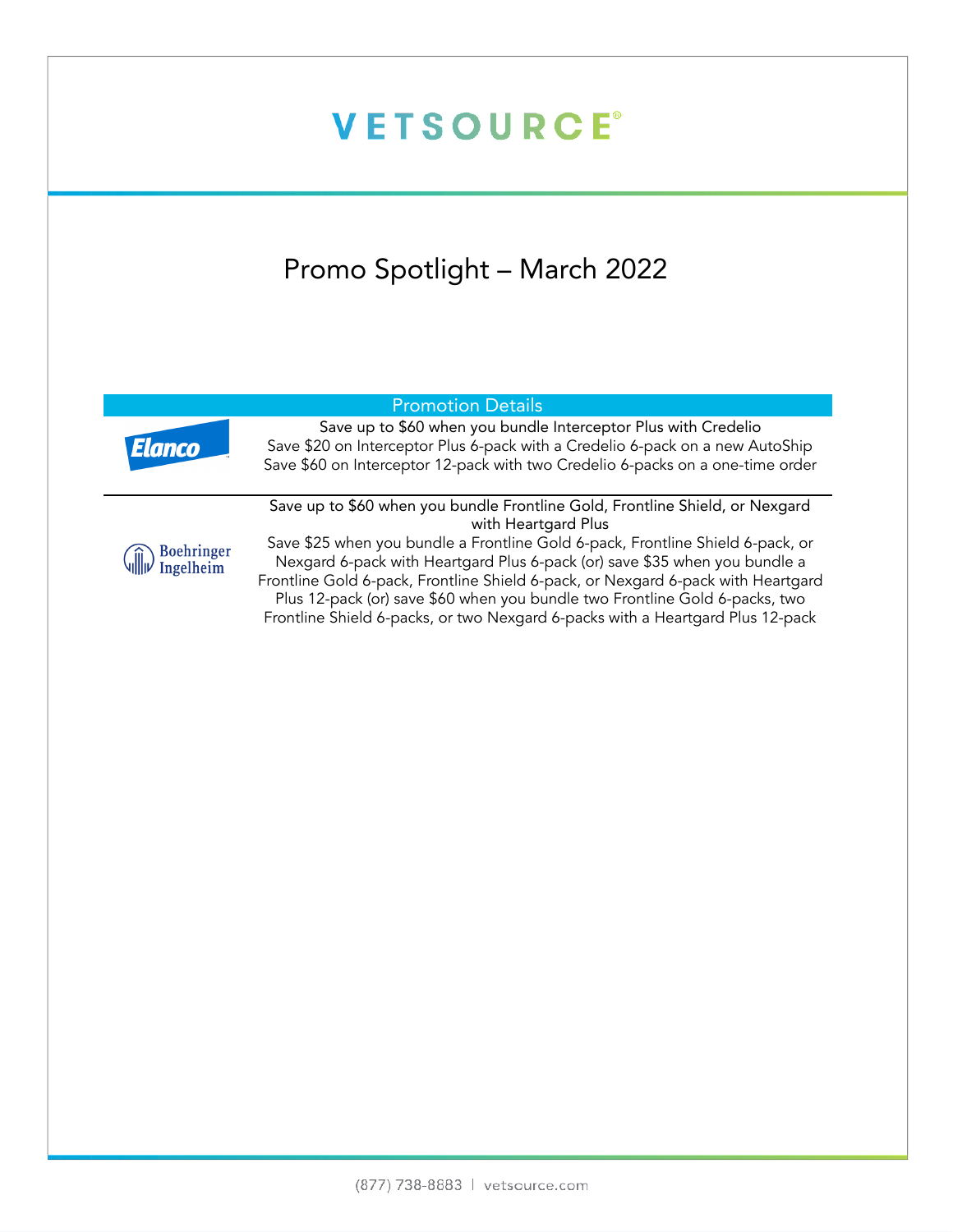# **VETSOURCE®** Nutrition Instant Discounts Promotion Details Hill's Save up to 20% on Hill's Save 20% on one dry food item or 5% on one wet food item on a new AutoShip PURINA Save 10% on Purina Save 10% on one item on a new AutoShip **SER** Save 5% on Royal Canin **ROYAL CANIN** Save 5% on a new AutoShip and 5% after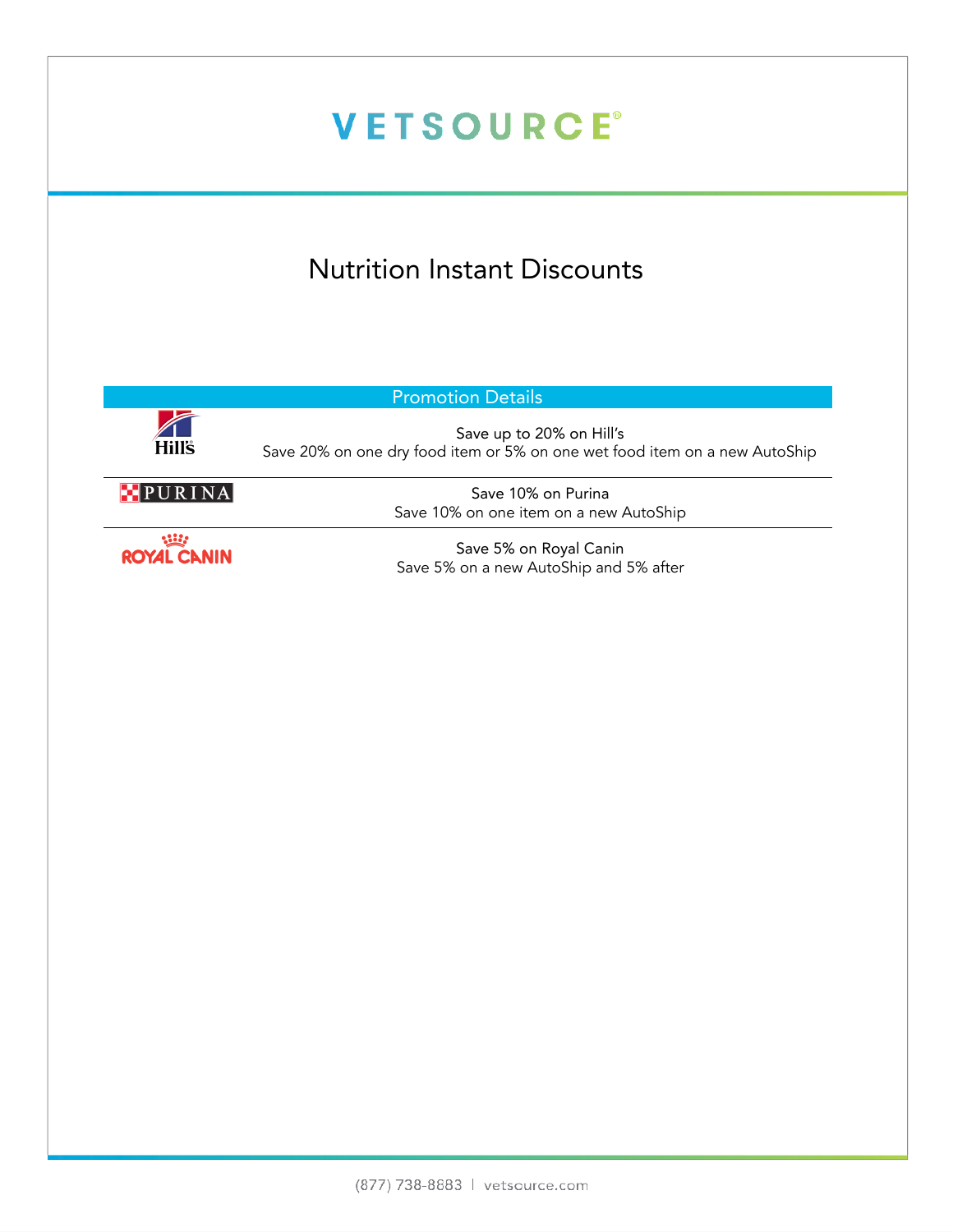### **VETSOURCE®**

#### Home Delivery Instant Discounts – March 2022

#### Promotion Details



Save up to \$6 on Centragard Save \$6 on a Centragard 3-pack

Save up to 15% on Heartgard Plus and Heartgard Save 15% on your first order of Heartgard Plus 6-packs or Heartgard 6-packs on a new AutoShip and 5% on recurring orders

Save up to \$12 on Metacam Save \$5 on Metacam 10mL or 15mL or \$12 on Metacam 30mL or 32mL bottles

Save up to 15% on Nexgard Save 15% on your first dose of Nexgard single dose on a new AutoShip and 5% on recurring doses

> Save \$15 on Nexgard Save \$15 on Nexgard 6-packs

Save 25% on Oravet Save 25% on your first order of Oravet on a new AutoShip

Save \$10 on Frontline Gold and Frontline Shield Save \$10 on Frontline Gold and Frontline Shield 6-packs

Save \$15 on Heartgard Plus and Heartgard Save \$15 on Heartgard Plus 12-packs or on two Heartgard 6-packs

Save up to 15% on Nexgard Save 15% on your first order of a Nexgard 6-pack and 5% on recurring orders on a new AutoShip

Save up to 15% on Nexgard Save 15% on your first order of a Nexgard 3-pack and 5% on recurring orders on a new AutoShip

> Save \$35 on Nexgard Save \$35 on two Nexgard 6-packs

Save up to \$60 on Previcox Save \$15 on Previcox 30-count or \$30 on 60-count bottles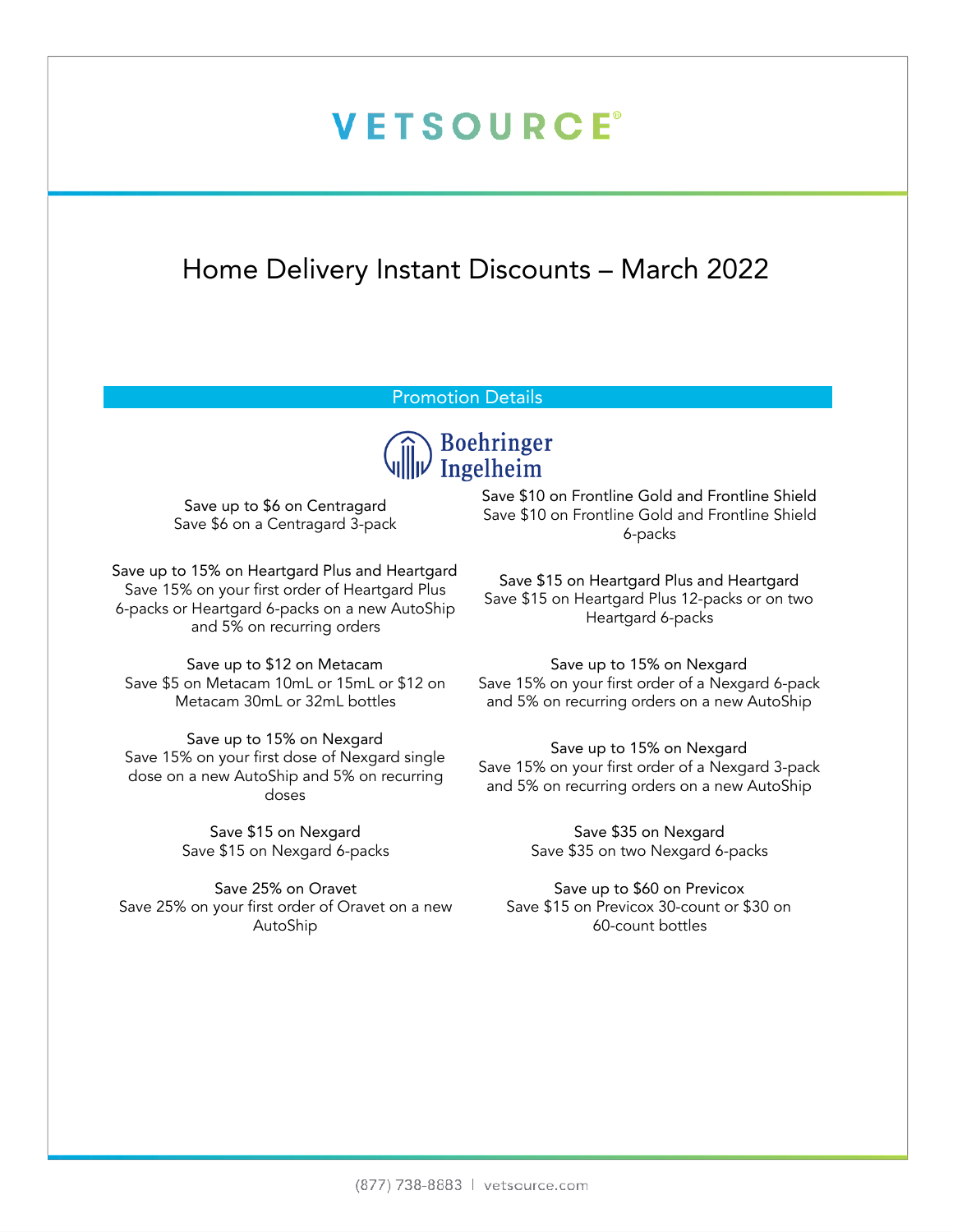# **VETSOURCE®**

#### zoetis



Save \$5 on Seresto Save \$5 on Seresto on a new AutoShip and \$5 after

> Save \$30 on Credelio Save \$30 one two Credelio 6-packs

Save \$35 on Trifexis Save \$35 on two Trifexis 6-packs

Save 10% on Credelio and Trifexis Save 10% on the first order of Credelio, Credelio Cat, or Trifexis single dose on a new AutoShip and 5% after

Save \$15 on Interceptor Plus Save \$15 on Interceptor Plus 12-packs

Save up to 10% on Interceptor Plus Save 10% on the first order of Interceptor Plus single dose on a new AutoShip and 5% after

Save \$10 on Trifexis Save \$10 on the first order of Trifexis 6-pack on a new AutoShip

Save \$15 on Credelio Save \$15 on the first order of Credelio or Credelio Cat 6-pack on a new AutoShip

Save \$10 on Elura

Save \$10 on the first order of Elura single dose on a new AutoShip and \$5 on recurring orders